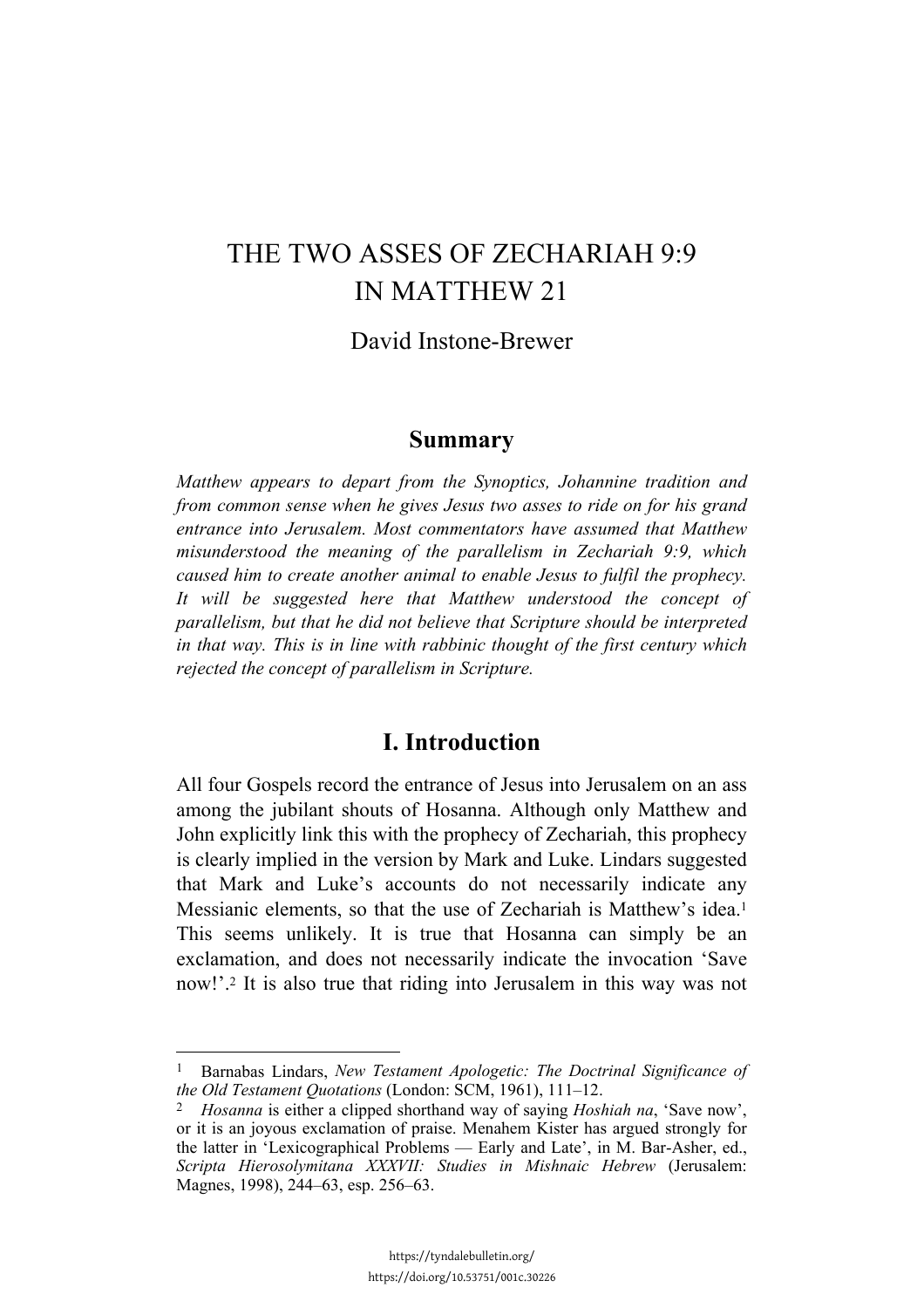nearly as majestic as the recent entrance of Pilate,<sup>3</sup> though it is impossible to escape the parallels with other triumphant arrivals.4 Lindars translates Mark 11:10 as 'Blessed is the coming kingdom of our father David<sup>5</sup> which could be used equally well of a messianic forerunner or prophet. Lindars argued that Jesus did not proclaim any messianic identity, and that this was a construct of the church, as illustrated by Matthew and John's development of this scene.6

Whether or not Mark and Luke regarded this entrance as Messianic, it is difficult to escape the conclusion that they would have associated it with the prophesy of Zechariah 9:9:

Xαΐρε σφόδρα θύγατερ Σιὼν, κήρυσσε θύγατερ Ἰερουσαλήμ. Ἰδού ο βασιλεύς σου έρχεται σοι δίκαιος και σώζων, αυτός πραϋς και  $\epsilon$ πιβεβηκώς επι υποζύγιον και πώλον νέον. (LXX) Rejoice greatly, O daughter of Zion; proclaim it aloud, O daughter of Jerusalem; behold the King is coming to you, just, and a Saviour; he is meek and riding on an ass, and a young foal. (LXX)

Many of the features of this prophecy can be seen fulfilled in the accounts of Mark and Luke. They even appear to emphasize elements of the story which fulfil the details in the text. Both Mark and Luke use  $\pi \hat{\omega} \lambda o \varsigma$  for 'colt' which is the more specific of the two terms used in the LXX. It is true that term could also refer to a horse,7 but Derrett points out that a horse would be too valuable to be left tied up in a public street.8 The elaborate descriptions of how the colt was tied and untied is perhaps a reference to the parallel Messianic prophecy in Genesis 49:10–11 about 'Shiloh' which also involves 'a foal, the colt of an ass' which is tied up.9 The detail that the colt had never been

<sup>3</sup> See B. Kinman 'Jesus' "Triumphal Entry" in the Light of Pilate's', *NTS* 40 (1994) 442–48. He argues that the Roman soldiers ignored Jesus' entry because it was low key in comparison with Pilate's.

<sup>4</sup> Dale Allison lists accounts in 1 Ki. 1:32–40, Zech. 9:9, 1 Macc. 5:45–54, 13:4– 8, 13:49–53, 2 Macc. 4:21–2, Jos. *Ant.* 11.325–39, 13.304–306, 16.12–15, 17.193– 205, as well as others in Polybius and Suetonius in *A Critical and Exegetical Commentary on the Gospel according to Saint Matthew* (ICC 3 vols.; Edinburgh: T. & T. Clark, 1988–1997), ad loc.

<sup>5</sup> Along with C.K. Barrett, *The Gospel according to St. John* (2nd ed.; Philadelphia: Westminster, 1978), ad loc.

<sup>6</sup> Lindars, *NT Apologetic*, 111–12. Similarly E.P. Sanders, *Jesus and Judaism* (London: SCM, 1985), 306–307.

<sup>7</sup> W. Bauer, 'The "Colt" of Palm Sunday (Der Palmesel)', *JBL* 72 (1953) 220–29 says that  $\pi \hat{\omega} \lambda o \varsigma$  is 'horse' unless defined as an ass by the context, but see O. Michel, *TDNT* 5.283–87.

<sup>8</sup> J.D.M. Derrett, 'Law in the NT: The Palm Sunday Colt', *NovT* 13 (1971) 241– 58, esp. p 248.

<sup>&</sup>lt;sup>9</sup> This text was linked with messianic expectations in Zech. 9:9 from very early times. We see such speculations at Qumran 4QGenPesher (4Q252) col. V.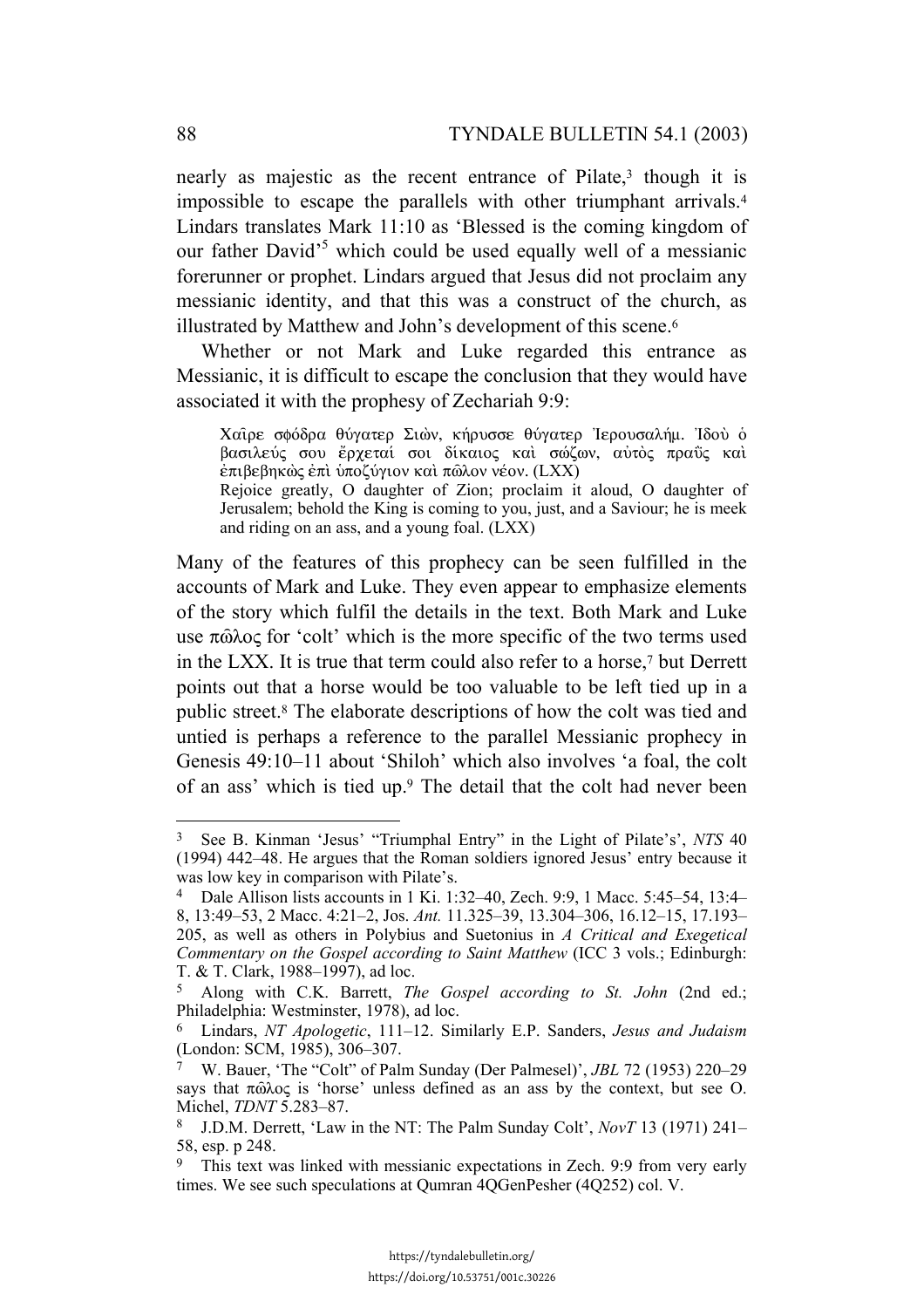ridden may also points to a king, because this heightened the dignity of the person riding it.10 However, this may also be an expansion of the LXX phrase 'young colt' ( $\pi\hat{\omega}$ λον νέον). Derrett also showed that the request of 'The Master' for the ass was based on law of *impressi* which allowed a king to commandeer an animal to ride on, though admittedly this also applied to the servant of a king or to a respected scholar.11 He says that the description of the king in Zechariah as 'poor' fits in with the fact that he commandeered the animal instead of hiring it.12 It is more likely that Mark and Luke followed the LXX and emphasised that the king was 'humble'. The cultural signigicance of an ass for first century Jews is difficult to assess because although asses were ridden by kings in the ancient Near East and the OT,13 the horse was the normal vehicle for later kings, and the ass was a humble beast, or even a mark of derision.<sup>14</sup>

For the onlookers, one of the most significant details was the simple action of riding into Jerusalem. Jesus had walked till now, like most pilgrims, and just as he approached the city he sends for a mount. This is the reversal of what most pilgrims would do. If they could afford it, they would ride to Jerusalem, but for the final part of the journey they would walk.15 The fact that Jesus chose to ride into Jerusalem would make them ponder, and very quickly their minds

<sup>10</sup> He backs this up by referring to m.San. 2.5 though this only speaks about the inappropriateness of a commoner riding a horse after a king has ridden it. Another reason which which is often suggested is a concern for religious cleanliness, as reflected in Num. 16:15, 1 Sam. 8:17 and in rabbinic concerns for uncontaminated seating. See Rudolf Stier, *The Words of the Lord Jesus* (Edinburgh, 1879) 3.90; O. Michel *TDNT* 5, 283–87 esp. 286; Derrett, 'Law in the NT', 249.

<sup>11</sup> Derrett, 'Law in the NT', 241–58.

<sup>&</sup>lt;sup>12</sup> He points out that it was safer to hire an animal if one could afford it because Ex. 22:14–15 said that a borrower had to pay damages if the animal was harmed. (Derrett, 'Law in the NT', 250).

<sup>13</sup> The ass is a royal animal in 1 Ki. 1:33, 38, also 2 Sam. 18:9, 19:26, cf. Jud. 5:10, 10:4, 12:13–14, 2 Sam. 13:29 and riding a mule for a ceremonial entrance to a city was a very ancient practice, found already in ANE Mari texts (*ARM* 6.76) and Sumerian 'Gilgamesh and Agga' where those who 'are raised with the sons of the kings' are called those who ride donkeys (*ANET* 1 44–47).

<sup>14</sup> Lieuviarts, *L'entrée de Jesus à Jérusalem*, 74, refers to the well-known 2nd century anti-Christian graffiti of someone worshipping as ass-headed crucified figure ('Alexamenos worships his god' — for illustrations and discussion see http://faculty.bbc.edu/RDecker/alex\_graffito.htm).

<sup>15</sup> See the House debate at m.Hag.1.1 where both the Hillelites and Shammaites assume that a pilgrim must walk into the city. The Hillelites base this on a wordplay with 'times' (רְגְלים) in Ex. 23:14 'three times you must appear', which they read as 'feet' (from lgr). For a fuller analysis see my *Techniques and Assumptions in Jewish Exegesis before 70 CE,* (Texte und Studien zum antiken Judentum, 30; Tübingen: Mohr, 1992), 140–41.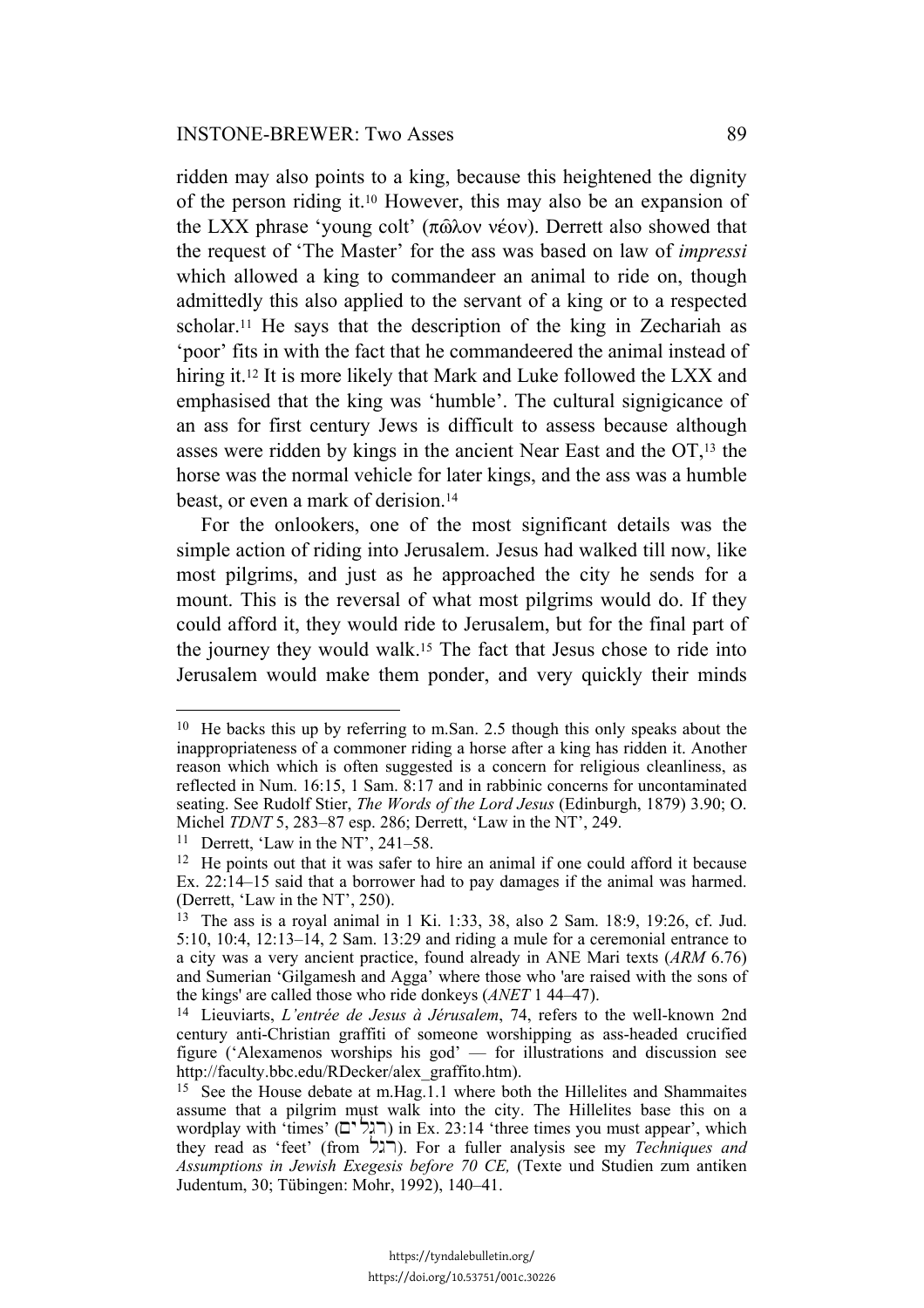would be drawn to Zechariah 9:9. As an early treatise on dream interpretation pointed out, an ass should always make one think of the messiah because of the association with Zechariah 9:9.16

It is inconceivable that any Christian readers of Mark or Luke could have missed their allusions to the prophecy in Zechariah 9:9. The end of Zechariah contains many of the church Testimony texts identified by Dodd,<sup>17</sup> and (as seen below) it was widely used in Jewish circles. Matthew felt it necessary to cite the text, probably because this marked the beginning of a series of citations of Zechariah which Lindars called the 'Zechariah Passion commentary'.18 This leaves us with the question of why Matthew felt it was necessary to record an extra ass. As Hagner said: 'It is almost impossible to argue that Matthew believed two animals were necessary, rather than the single animal of Mark for the prophecy of Zechariah to be regarded as fulfilled.'19 Hagner said this in the belief that Matthew would have accepted parallelism as a valid way to interpret Scripture. I will now show that, although non-rabbinic Judaism and also later rabbinic authorities accepted parallelism in Scripture, the rabbinic Judaism of the first century assumed that Scripture contained no parallelism.

Zechariah 9:9 was the subject of much discussion in later rabbinic literature.<sup>20</sup> It does not appear in any form which can be definitely dated before 70 CE, though the dream interpretation text which is mentioned above made Klausner conclude that messianic interpretations of Genesis 49:11 and Zechariah 9:9 date at least from the Tannaitic period.21 The absence of early exegeses of these texts in rabbinic literature is not surprising. Virtually all the early rabbinic material is halakhic and only about one hundred exegeses from before

<sup>16</sup> b.Ber 56b-57a = b.San.99a; Midrash Rabbah Gen.75.6 contains a Tanaitic discussion (i.e. 1st to mid 3rd century CE) about symbolism in dreams. It lists the symbolic value of various animals, including an ass: 'An ass refers to the royal Messiah, for it says of him, "Lowly, and riding upon an ass" (Zech. IX, 9)' and 'and if one saw a choice vine let him expect the Messiah, as it is written, (Gen. 49:11) "Binding his foal to the vine and his asses colt to a choice vine"'.

<sup>17</sup> C.H. Dodd, *According to the Scriptures: The Substructure of New Testament Theology* (London: Nisbet, 1952), 107.

<sup>18</sup> Lindars *NT Apologetic*, 111–12. Zech. 12:10–14 in Mt. 24:30; Zech. 14:5 in Mt. 25:31 (a possible allusion), Zech. 11:12 in Mt. 26:15; Zech. 13:7 in Mt. 26:31; Zech. 11:13 in Mt. 27:3–10.

<sup>19</sup> D.A. Hagner, *Matthew 14-28* (WBC 33b; Dallas: Word Books, 1995) ad loc.

<sup>20</sup> Amoraic discussions of the Zech. 9:9 are found in b.San.98a, 99a; Midr. Rab. Gen.98.9, 99.8, Ex. 30:4, Deut. 4:11, Cant. 1:29, Eccl. 1:28; All the discussions assume that the text is messianic and none of them refer to more than one ass.

<sup>21</sup> Joseph Klausner, *The Messianic Idea in Israel: from Its Beginning to the Completion of the Mishnah* (London: Allen and Unwin, 1956), 439.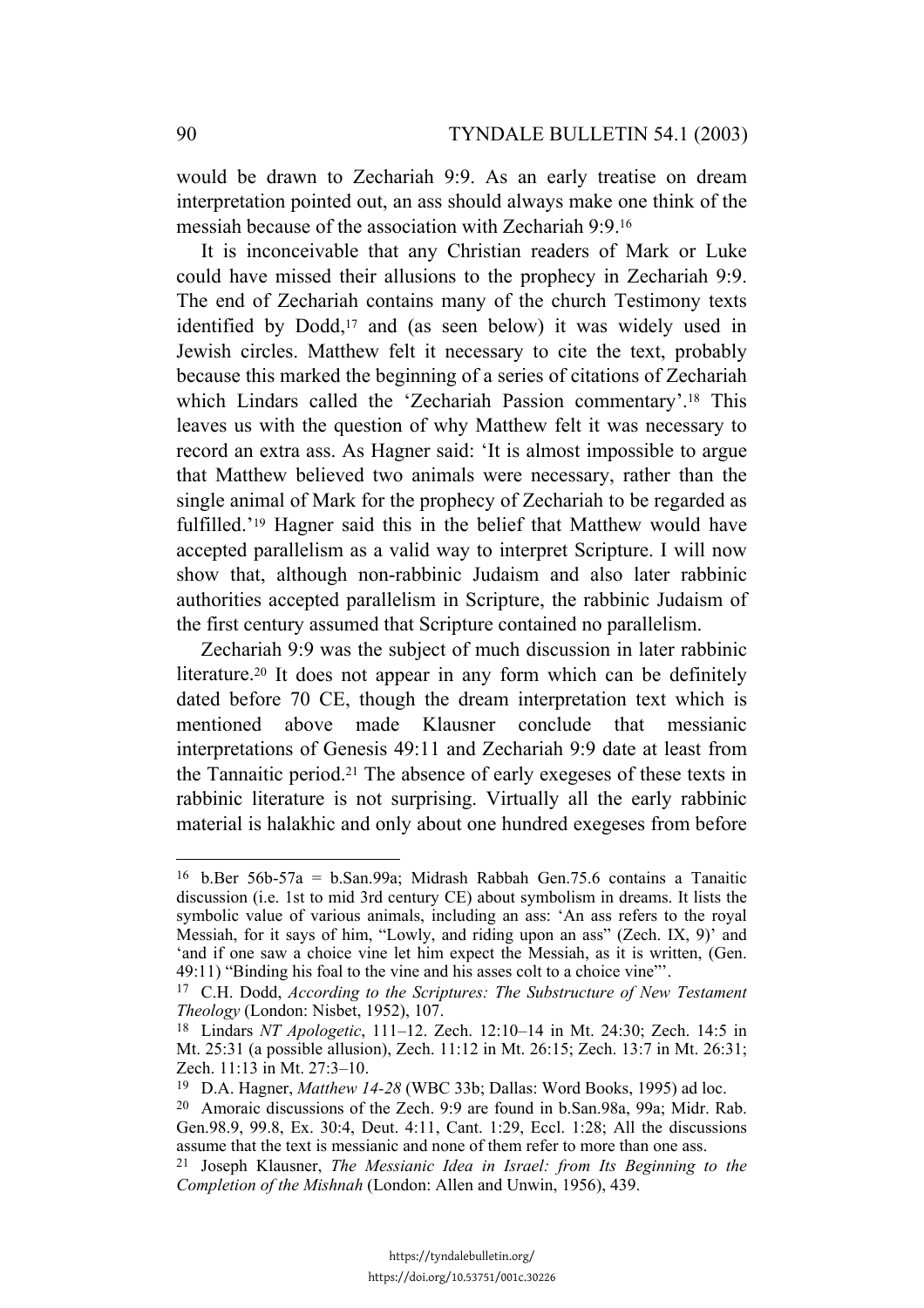70 CE have survived.22 Also, messianic discussions were discouraged by the early rabbis, so one often has to look for clues in the LXX or Qumran to discover the type of discussions which were likely to have been occurring in rabbinic circles without being recorded. Qumran discoveries have not unearthed any commentary on Zechariah 9:9, but the Genesis Pesher 4Q252 col. V does discuss the beginning of Genesis 49:10–11 in a very similar vein to later rabbinic messianic interpretations,23 though the fragment ends before it discusses the asses. The LXX translation of Zechariah 9:9 is very literal, and the only real deviance from the MT is the ambiguous translation of the parallelism. The Greek  $\kappa \alpha'$  between  $\dot{\nu} \pi o \zeta \dot{\nu} \gamma$  ass, and  $\pi \hat{\omega} \lambda \dot{\nu}$  véov, young colt, could indicate either an equivalence, as one might expect when translating parallelism, or it may indicate that there were two separate animals.

Many commentators have discussed whether Matthew was following the LXX without knowing the Hebrew, or whether he was deliberately using the ambiguity of the LXX to bring out nuances of the text. Some have even accused him of being completely ignorant about the concept of parallelism.24 Others have pointed out that he must have been familiar with the Hebrew text because his translation is closer to the MT than the LXX. This is especially with regard to his translation of the first term for an ass with the specific term  $\ddot{o}$ vo $\varsigma$ instead of  $\mathcal{U}(\mathcal{X})$  which can be used of any beast of burden.<sup>25</sup> He slavishly followed the Hebrew by putting  $\dot{\epsilon}\pi\acute{\iota}$  in front of both animals, which heightens the idea that the king rides on both of them.<sup>26</sup> He also omits the phrase 'righteous and having salvation', perhaps because he realized that the Hebrew should more properly be translated as 'righteous and being saved'.27 He agrees with the LXX against the

<sup>22</sup> See my *Techniques and Assumptions* which collects them all.

<sup>23</sup> See especially Midrash Rabbah Gen.99.8

<sup>24</sup> David R. Bauer, *Treasures New and Old: Recent Contributions to Matthean Studies* (SBL Symposium Series 1; Atlanta: Scholars, 1996), 35 replies to the claim in John P. Meier, *The Vision of Matthew: Christ, Church, and Morality in the First Gospel* (Theological inquiries; New York: Paulist, 1979), 19–21 that Matthew's misunderstanding of parallelism may suggest that he was a Gentile.

<sup>25</sup> See Hagner, *Matthew*, ad loc*.* and J.J. Menken, 'The Quotations from Zech 9, 9 in Mt 21, 5 and in Jn 12, 15' in A. Denaux, ed, *John and the Synoptics* (BETL CI; Leuven: Leuven University Press, 1992), 571–78 esp. 573.

<sup>26</sup> Menken 'Quotations', 573–74 notes that it occurs in Symmachus, Theodotion and Quinta, and argues that it may have been a reading of Aquila.

<sup>27</sup> See R.C.H. Lenski, *Interpretation of St Matthew's Gospel* (Columbus, Ohio, 1932), ad loc*.* This does not bother the later rabbinic commentator at Midrash Rabbah Ex. 30:24: 'It does not say *moshia'* (a saviour), but *nosha'* (was saved), thus implying that even if you have no good deeds to your credit, God will bring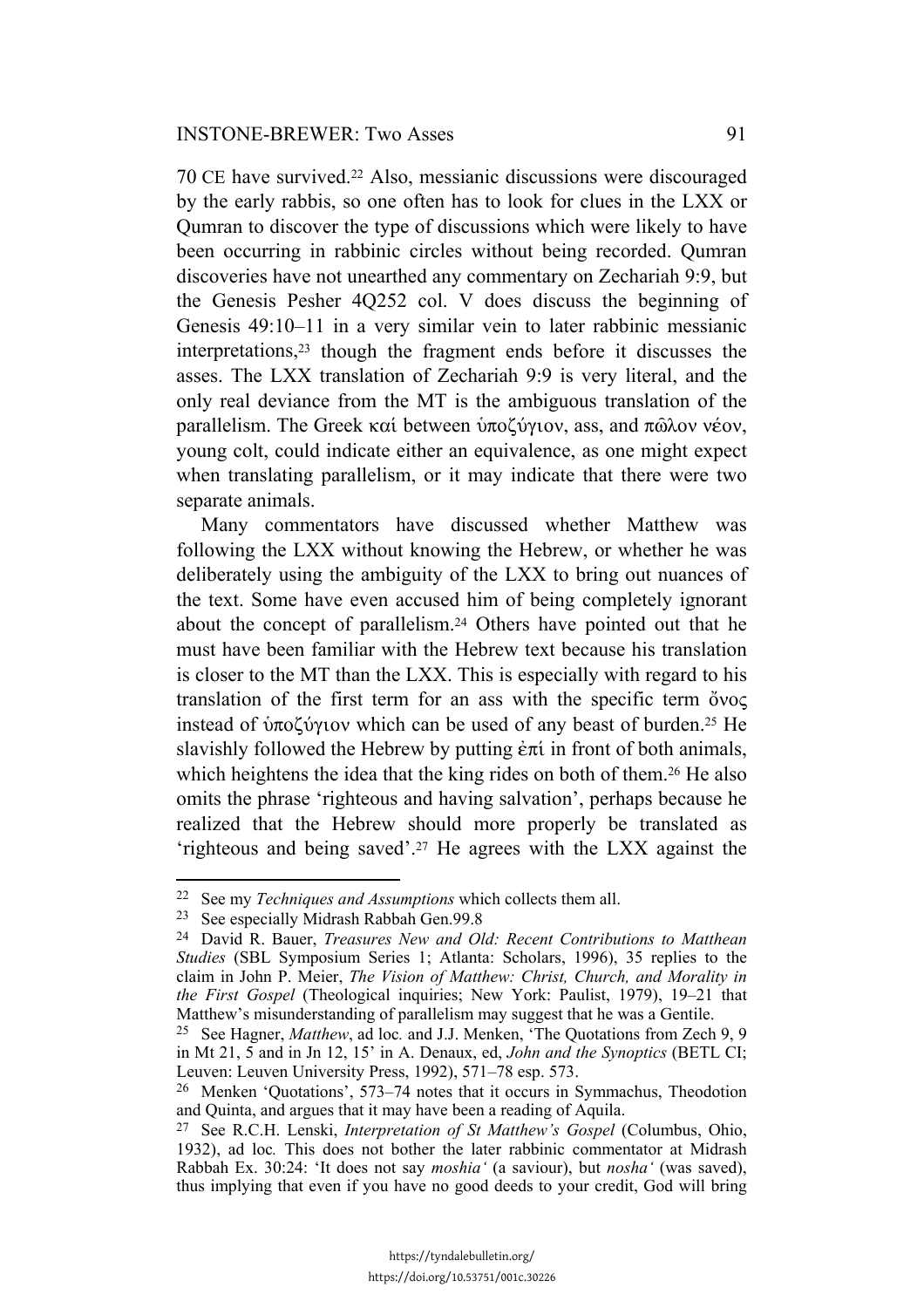MT only when he translates "עני, 'meek' as if it read "ענו, 'humble'. However, as Gundry points out, the Targums, Peshitta and Aquila all agree with Matthew, so perhaps there was a Hebrew tradition which contained this reading.28

It is very unlikely that a well-read Jew would misunderstand parallelism. This type of poetic construction was still being used as late as Baruch and 4 Esdras.29 However, as I have shown elsewhere, the rabbinic authorities before 70 CE totally rejected the concept of synonymous parallelism in Scripture.<sup>30</sup> They regarded Scripture, including the Writings, as a perfect law. One of the characteristics which they assumed to be part of a perfect law was the lack of redundancy. Any unnecessary repetition involved redundancy, and implied sloppy writing by the divine legislator. This did not mean that they only rejected parallelism which was exactly synonymous, if this ever exits31. They also rejected parallelism which adds details which were not present in the first line. They do so because a perfect legislator would have used one line or the other — either a general phrase which would imply the more specific or a specific phrase which would be an example of the general.

salvation for His own sake.' Many others have suggested that it is because this omission puts more emphasis on the word 'humble' — see e.g. Günther Bornkamm et al., *Tradition and interpretation in Matthew* (NTL; London: SCM Press, 1963), 129f; R.H. Gundry, *The Use of the Old Testament in St. Matthew's Gospel, with Special Reference to the Messianic Hope* (NovTSup 18; Leiden: Brill, 1967), 120.

<sup>28</sup> R.H. Gundry, *Matthew: A Commentary on His Literary and Theological Art* (Grand Rapids: Eerdmans, 1982), ad loc.

<sup>29</sup> See George Buchanan Gray, *The Forms of Hebrew Poetry: Considered with Special Reference to the Criticism and Interpretation of the Old Testament* (The Library of Biblical studies; [New York]: Ktav, 1972), 10–31. He points out that the first Jews to clearly describe parallelism are Kimchi, (1160–1235) and Ibn Ezra (1093–1168). However there is much evidence that parallelism was understood by first century Jews. He analyses the parallelism which is found in Baruch 48:1–47, 4 Esdras 8:20–30, as well as pointing to many other texts such as the Damascus Document, the Odes of Solomon, the Eighteen Benedictions, the earliest blessings accompanying the Shema, Testimonies of the Twelve Patriarchs and Jubilees. Josephus and Philo do not mention parallelism when they discuss Hebrew poetry because they are keen to show that it is like Greek poetry, but this does not mean that they did not know or recognise parallelism.

<sup>30</sup> See my *Techniques and Assumptions*, 166–67 Krister Stendahl, *The School of St. Matthew and Its Use of the Old Testament* (Acta Seminarii Neotestamentici Upsaliensis, 20. 2nd ed.; Lund: Gleerup, [1968]) 119, implied that rabbinic exegesis did not accept parallelism, but he gave no examples to demonstrate this.

<sup>&</sup>lt;sup>31</sup> Alter and Kugel argue that the second line always contributes something which is not present in the first line, so no parallelism is truly synonymous. Alter says that the second line usually adds specificity or intensification. See Robert Alter, *The Art of Biblical Poetry* (New York: Basic Books, 1985), 18–22.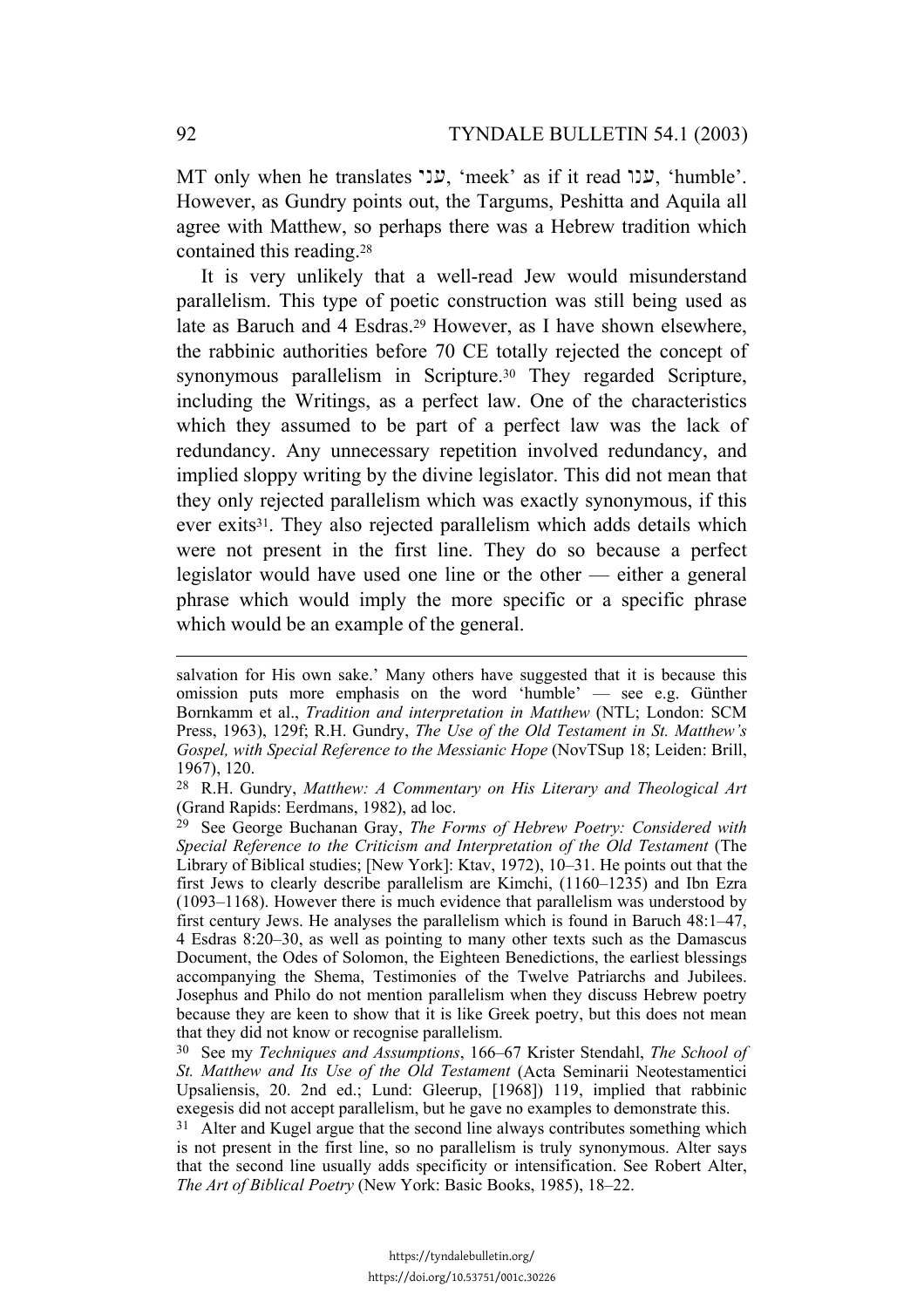#### INSTONE-BREWER: Two Asses 93

One pair of early debates from the first century BCE illustrates this very well. In these debates Bar Hé Hé complains about two apparent examples of synonymous parallelism in Scripture. Hillel manages to find a reason for the independent necessity of both halves of each text. Even though Bar Hé Hé believes the two halves are different, Hillel's explanation for the second text is not always immediately acceptable to him. To a modern reader, both of Hillel's explanations appear forced. This shows how important it was for the early rabbis to explain away all appearances of parallelism in Scripture. Presumably these two explanations represent a huge number of similar ones concerning other texts which have not survived.

m.Hag.1.6, b.Hag.9b:

Mishnah: [If] the festival passes and no offering [has been made] he is not liable for the debt. Of this one it is said: 'The crooked cannot be straightened and that which is lacking cannot be counted' [Qoh. 1:15].

Gemarah: Bar Hé Hé said to Hillel: This 'be counted' ought to be 'be filled.

[Hillel said] But this [refers to] he whose associates counted him in for a religious act but he would not [let himself] be counted with them.

Bar Hé Hé [said] to Hillel: what [means] the text: 'And you will return and distinguish between the righteous and the wicked, between him who serves God and him who serves him not.' [Mal. 3:18]. The 'righteous' is the same as 'he who serves God' [and] the 'wicked' is the same as 'he who serves him not'.

[Hillel] said to him: 'He who serves' and 'he who serves not' are both those who are perfectly righteous. But one should not compare him who repeats his chapter a hundred times with him who repeats his chapter a hundred and one times.

[Bar Hé Hé ] said to him: And because of a single time he is call 'he who serves him not'? [Hillel] said to him: Yes. Go and learn from the market of the ass drivers. Ten portions for a single zuz. Eleven portions for two zuz.

The first text which concerns Bar Hé Hé is one which has a traditional interpretation, as preserved in m.Hag.1.6. This suggests that synonymous parallelism in Scripture was acceptable to some predecessors of Hillel. Bar Hé Hé first points out that the parallelism is not truly synonymous, because it were, the second phrase should have been 'that which is lacking cannot be filled'. He is not proposing an emendation. The type of interpretation which relied on a mental emendation of the text was later called *al tiqre* and became popular after 70 CE. He was concerned only to point out that there was something wrong with this traditional exegesis. Hillel (or perhaps Bar Hé Hé himself — the text is not clear) proposed a solution. The second half of the text concerns someone who was 'counted in' by his fellows when they were offering a required sacrifice. He had not yet arrived at the festival, so his fellows put his name forward as one of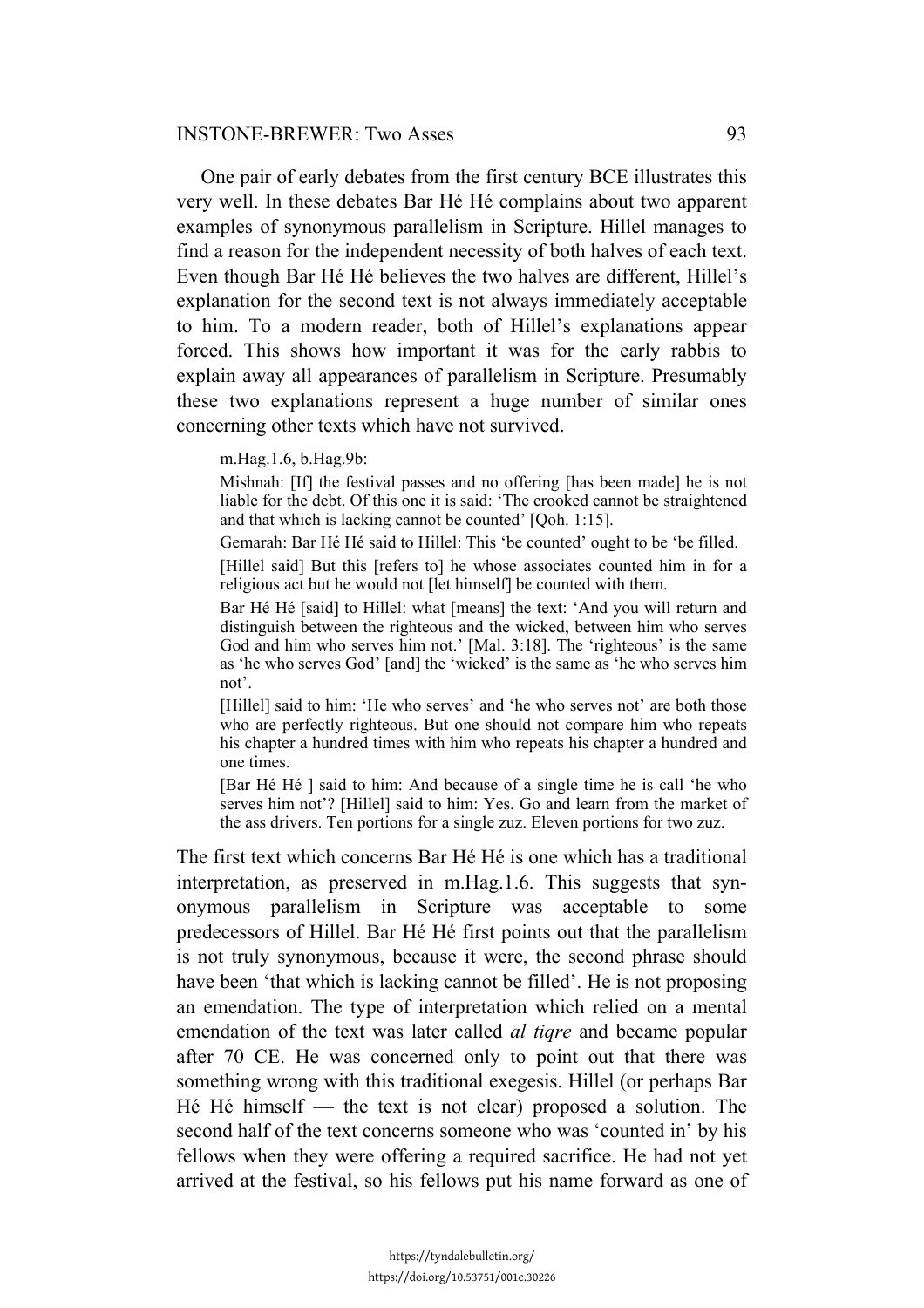the people responsible for the offering when they brought it. However, when this person arrived, he decided that he didn't want to be 'counted in' with this sacrifice, and repudiated his part in the offering. Bar Hé Hé must have been very keen to remove the synonymous parallelism if he was willing to accept that it was addressing such an unlikely occurrence.

The second text is an even clearer example of synonymous parallelism, but Hillel manages to make a distinction between the two lines. It is not sufficient for him to show that the second line says something slightly different to the first. He could have said that the second line defines the meaning of 'righteousness' and 'wickedness' in terms of service to God. Although this would provide a reason for the line's existence in literary terms, it would not provide a reason for its existence in legislative terms. In literary terms the second line was not redundant because it helped to explain the meaning of the first line. But in legislative terms, the second line was simply restating the same matter in different words. One way to understand Hillel's concerns is that he, like other rabbinic authorities before 70 CE, regarded the whole of Scripture in terms of a legal document, and this underlay their whole approach to its interpretation.32

Hillel proposed that those who 'serve' God or not, are those who are diligent or not in their lessons. Even a single failure to repeat a lesson can cause one to be counted among those who do not serve God. Hillel would have said that both groups of students will have eternal life, because God would have mercy on those who had not served him completely.<sup>33</sup>

These fascinating texts tell us a great deal about the way in which the early rabbinic authorities thought about Scripture, and in particular the way in which they completely rejected any concept of synonymous parallelism, even in the Writings and the Prophets. If Scripture was written by the divine legislator, each line must carry equal weight, and represent a new truth or a new law. This was probably only true of the rabbinic authorities within Palestine. The principles of interpretation which flow from this understanding of Scripture are found only in the rabbinic literature which can be dated

<sup>32</sup> See my *Techniques and Assumptions*, 163–71.

<sup>33</sup> This assumes that the Hillelites followed their master in this matter. See t.Sanh.13:3 (b.RH.16b–17a; ARNa.41): Beth Shammai say: [There are] three classes, one for eternal life, one for shame and eternal abomination (these are completely evil) and the evenly balanced who go down to Gehenna and squeal and rise again and are healed. … And Beth Hillel say: [He who has] great mercy inclines towards mercy.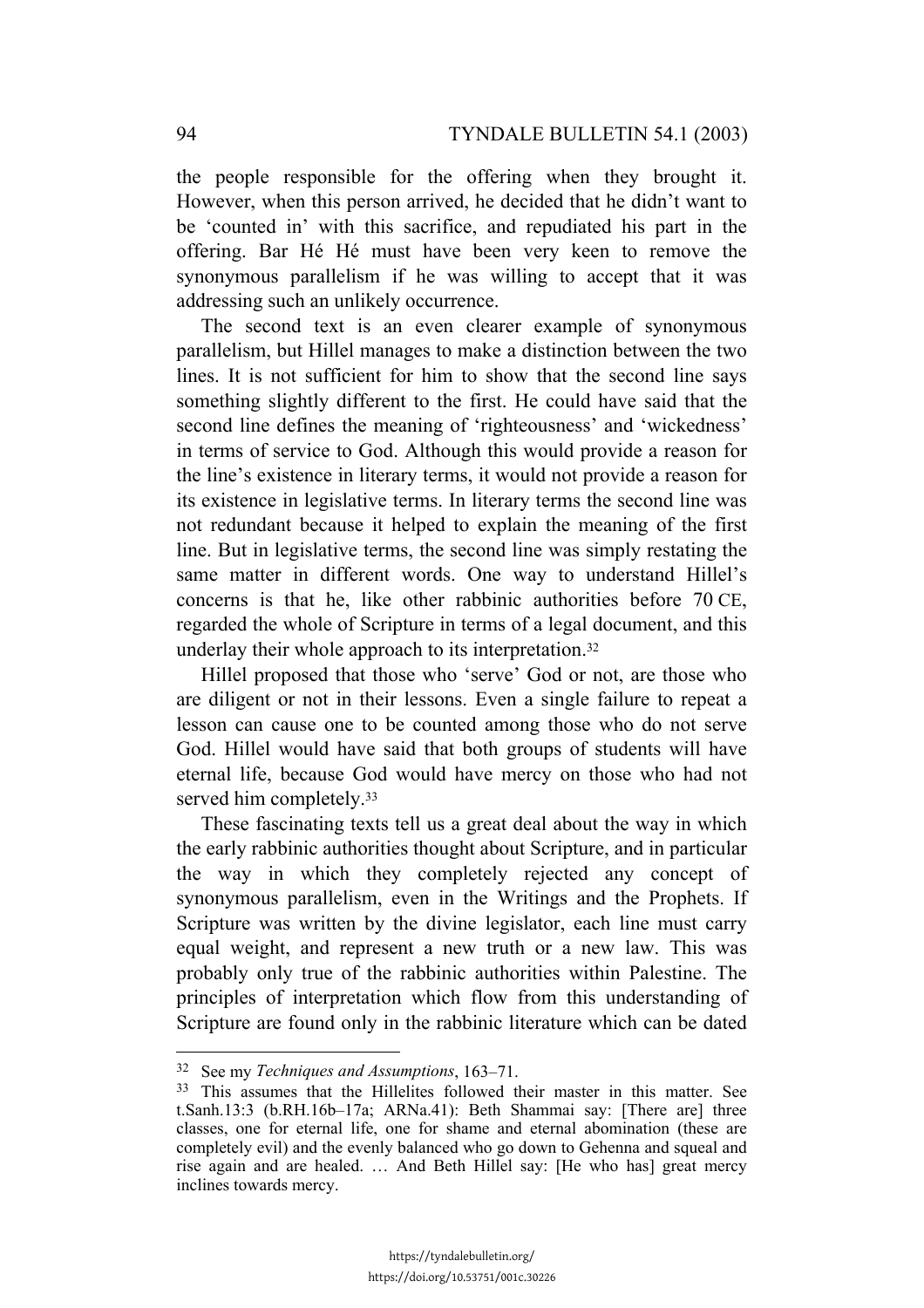before 70 CE. After this period, and outside the confines of this group of interpreters, in Qumran and Alexandria, we find a completely different approach to Scripture<sup>34</sup> and in later rabbinic expositions of this text there is no reference to two animals.

In the light of this it is clear that these early rabbinic authorities would not regard Zechariah's text to be fulfilled by Jesus if he simply rode into Jerusalem on a young ass. For this reason Matthew feels it is necessary that Jesus rode on two asses. John is happy to combine the parallel lines into one phrase 'Behold, your king is coming, sitting on an ass's colt' (Jn. 12:15), but Matthew keeps the two halves separate: 'Behold, your king is coming to you humble, and mounted on an ass, and on a colt, the foal of an ass.' John represents the majority of Judaism at the time, which was happy to accept parallelism as a feature of poetry in Scripture and in other literature. Matthew, however, represents the rabbinic authorities who were not yet ready to read Scripture like any other literature — a revolution which would have to wait till R.Ishmael and R.Aquiva.<sup>35</sup>

We find a similar situation with the fulfilment texts of the Passion narratives. Mark alludes to the two halves of Psalm  $69:21$  — the first half ('They gave me also gall for my food') when they offer Jesus gall on the way to the cross (Mk. 15:23) and the second half ('And in my thirst they gave me vinegar to drink') when a soldier offered him vinegar on the cross (Mk. 15:36). John and Luke are happy to omit the first reference and only mention the vinegar (Lk. 23:36; Jn. 19:28– 29), but Matthew keeps both halves (Mt. 27:34, 48). For Matthew it was important to show that both halves had a separate fulfilment.

We are left with the question of historicity. Did Matthew invent the second ass in order to fulfil Scripture,<sup>36</sup> or did he have access to a tradition which the others did not know or did not see any reason to

<sup>34</sup> See my *Techniques and Assumptions* 215–21.

<sup>35</sup> R.Ishmael was attributed with the saying that "Scripture speaks with the language of men" (b.Ber.31b; b.Ned.3a) and with a new set of rules for interpretation. It is likely that some of these rules originated with Aquiva whose exegeses illustrates this revolution far better than those of Ishmael. Both men thrived in the mid second century. Gray says that even in the second century the rabbis often interpreted the first of two parallel lines with regard to this life, and the second with regard to eternal life (Gray, *Forms of Hebrew Poetry*, 20 referring especially to the collection of exegeses in m.Sanh.10.3). Gray gives this as an example of rabbis recognising parallelism in Scripture, but actually it is an example of them rejecting it, because they interpret the synonymous lines as though they meant different things.

<sup>36</sup> Gundry, *Use of OT in Matthew*, 197: 'Zech 9:9 in Mt 21:5 is most universally considered an instance of prophecy creating tradition.'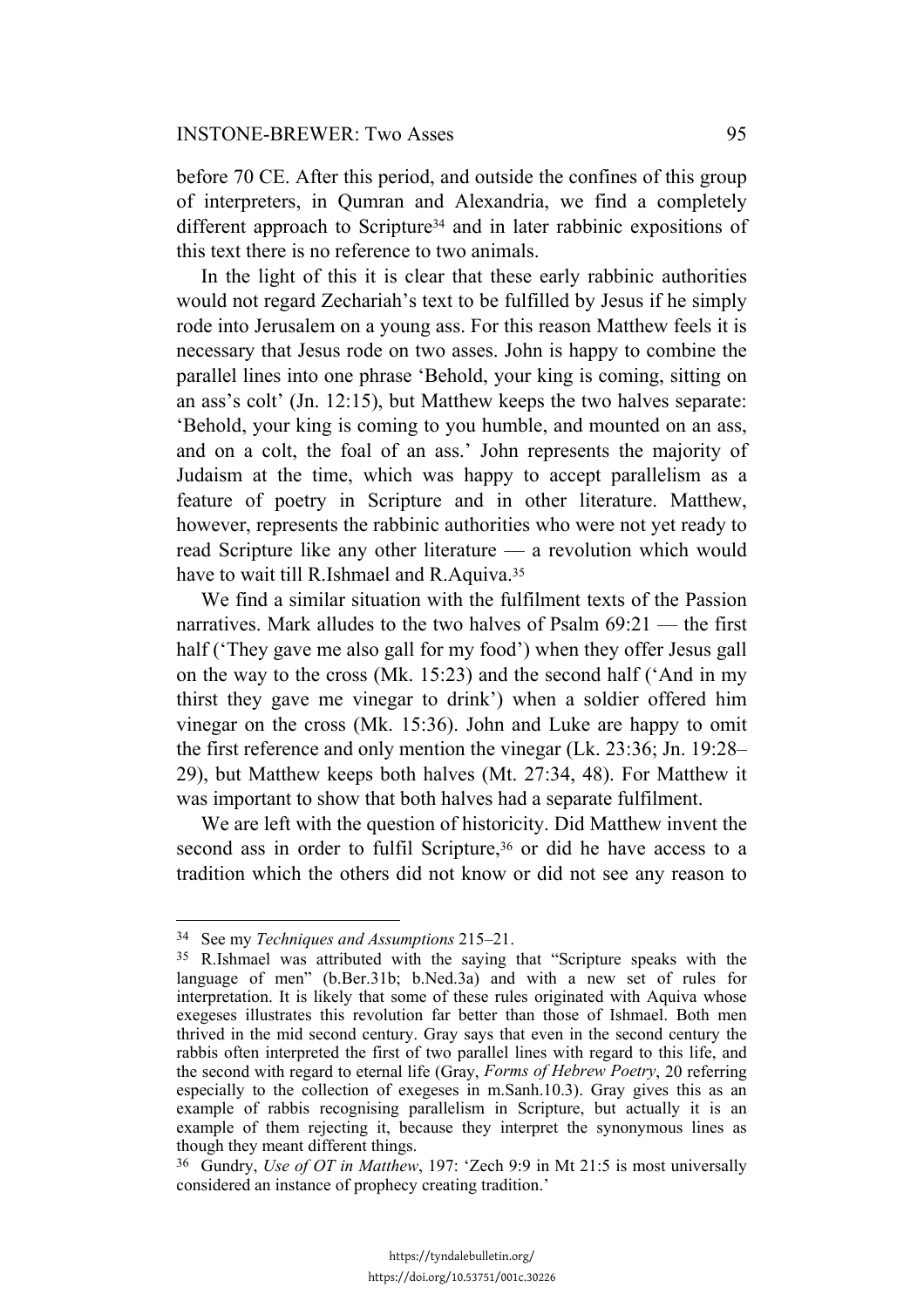include? As Straus said in his famously sarcastic way, it seems unnecessarily cumbersome to introduce a second animal and have Jesus ride both animals.37 The only result of this would be to open up Matthew's account to ridicule. For this reason, he assumes that Matthew had access to a tradition and that he recognized this kind of detail would enthral a certain type of reader. Early commentators felt that the solution must be allegorical. The older ass is the Jews who have been used to the yoke of the Law, while the younger untied and unmounted ass is the Gentiles.38 Or perhaps Matthew was developing a typology of Moses or David.39 Some have seen his act as a necessity or a kindness given the fact that the colt was not ready to be separated from its mother.40 Others have said that Matthew simply invented the second ass, in the same way that he invented a second blind man and a second demoniac,<sup>41</sup> perhaps a result of his pedantry,<sup>42</sup> and he has made an ass of himself as a result.

I feel that the actual process of Matthew's mind lies somewhere inbetween. Although it is possible that Matthew had independent knowledge of a tradition about a second ass, this seems unlikely. This does not mean, however that Matthew would have felt able to invent the second animal. In Matthew's mind it was obvious that Jesus' action was fulfilling the prophecy of Zechariah, but it was equally obvious that the prophecy spoke about two animals. He would have felt able to

<sup>37</sup> David Friedrich Strauss, *The Life of Jesus Critically Examined, Lives of Jesus* (London: SCM, 1973), 553.

<sup>38</sup> See the collection of comments in Harold Smith, *Ante-Nicene Exegesis of the Gospels, Translations of Christian Literature*, Series 6 (London: SPCK, 1925– 1929), ad loc. for quotations from Origen *Matthew* 1614 p. 737 and *Homily* 13.8 and Justin Martyr *Dialogue* 53.

<sup>39</sup> Allison, *ICC Matthew* ad loc suggests it may be a typology based on Moses whose family travelled on two asses — LXX Ex. 4:19-20 'Moses travelled with asses'. See also Lieuviarts (*L'entrée de Jésus à Jérusalem*, pp. 72–73) who points to Pirke R Eliezer cited by rashi re Ex. 4:20 — Moses and his family returned on asses to Egypt, and to Matthews use of 'out of Egypt' as part of a Moses typology. But there is only one ass in the similar reference to Moses in Midrash Rabbah Eccl.1.28. Menken, 'The Quotations from Zech 9, 9 in Mt 21, 5 and in Jn 12, 15' in A Denaux, ed, *John and the Synoptics*, 571–78 esp 574 suggests the 2nd ass is from 2 Sam. 16:1–4 where David flees on a couple of donkeys ( $\hat{v}$ ποζύγια) and links it to the phrase 'son of David' in this pericope.

<sup>40</sup> Spurgeon, *Gospel of the Kingdom*, ad loc. says that this shows how gentle Jesus was.

<sup>41</sup> For example, two blind men at 21.1-9 instead of one Bartimaeus and two demoniacs at 8:28–34 instead of one called Legion in Mk.

 $42$  Bellinzoni says that Matthew is as pedantic here as he is at 14:21, where Mark has 'men' and Matthew writes 'not including women and children'; Arthur J. Bellinzoni, Jr., *The Two-source Hypothesis: A Critical Appraisal* (Macon, Ga: Mercer University Press, 1985), 71 n. 19.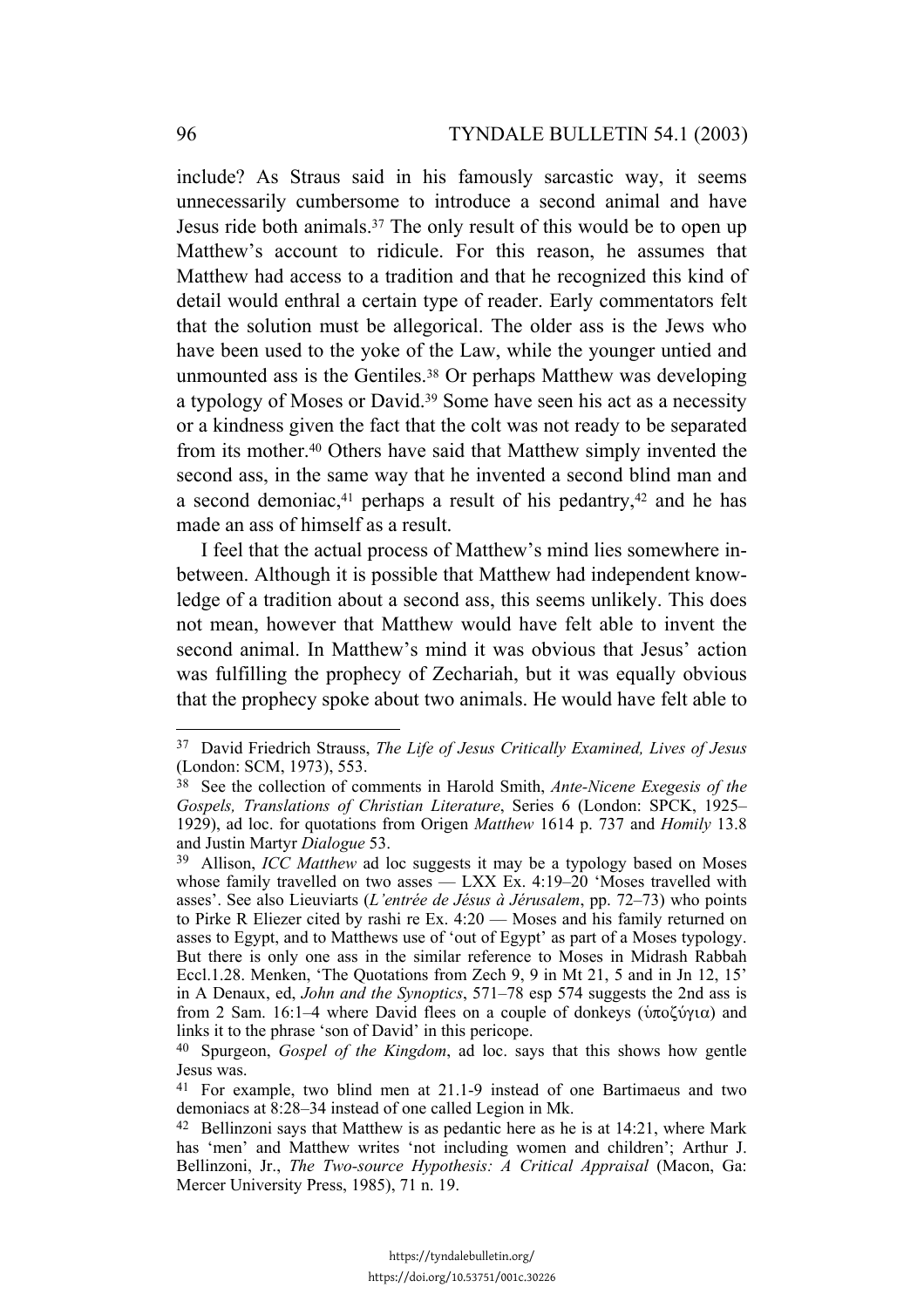extend the account of Jesus' entrance by using the information he found in Zechariah. This was Scripture, after all, and therefore it was correct in every detail. Zechariah's witness was more weighty than that of Mark, so if Zechariah said there were two animals, it was safe for Matthew to record the fact. It is interesting that Justin Martyr reasoned exactly the same way when he concluded that the ass had been tied to a vine, based on Genesis 49:10–11.43 Given the fact that there was an older and a younger ass, and based on Mark's description of the younger as unridden, it is then a relatively logical step to conclude that the young ass was accompanied by its mother. The first 'ass' in the MT is male, but this would not preclude a female being meant, because there was no neuter equivalent.<sup>44</sup> The other Gospel which Matthew was using suggested that the animal had not yet been weaned, so it was likely that it would still be accompanied by its mother — a scene which can still be seen in Palestine.45

This still leaves the matter of the 'circus trick'46 where Jesus rides two animals. This has exercised commentators and copyists from the earliest times. Commentators have often argued that the ambiguous 'them' which Jesus sat on refers to the garments.47 However, it is difficult to get away from the conclusion that Matthew wanted to include both animals in every aspect of the event, including the act of being ridden.

| Mk.11:2 'you will find a colt tied'<br>$Mt.21:2$ 'you will find an ass tied and a colt with her' |                                                        |
|--------------------------------------------------------------------------------------------------|--------------------------------------------------------|
| Mk.11:3 'untie it and bring it<br>Mt.21:3 'untie them and bring them                             | the Lord has need of it'<br>the Lord has need of them' |

<sup>43</sup> *Apol*. I 32. See also an undatable saying in b.Ber.57a.

<sup>&</sup>lt;sup>44</sup> McNeile, *Gospel according to Matthew*, ad loc. notes that υποζύγιον is always a he-ass in LXX except in Jud. 5:10, cf 2 Pet. 2:16.

<sup>45</sup> R. Winterbothom, 'The Ass and the Ass's Colt: St. Matthew xxi. 1–7' *ExpTim* 28 (1916–17) 380–81 went to ask a farmer who said that a colt could not be persuaded to go without the mother in this type of situation. Gundry, *Matthew… Theological Art*, re 21:2 says that 'The sight of an unridden donkey colt accompanying its mother has remained common in Palestine up to modern times', though in Matthew it is the colt which is ridden. It was normal for a colt to always remain with its mothers, even if the mother was sold - see m.BB.5.3: 'He who sells an ass has sold the foal'.

<sup>46</sup> McCasland charges Matthew with 'changing Mark's simple, dignified narrative of this historic event into something like a circus spectacle', due to 'Matthew's failure to understand the poetic lines' (S.V. McCasland, 'Mt Twists the Scripture', *JBL* 80 (1961) 143–48, pp. 144–45.

<sup>47</sup> Chapman, *Matthew Mark and Luke*, 266 lists Theophylact, Euthymius 'and some moderns'.